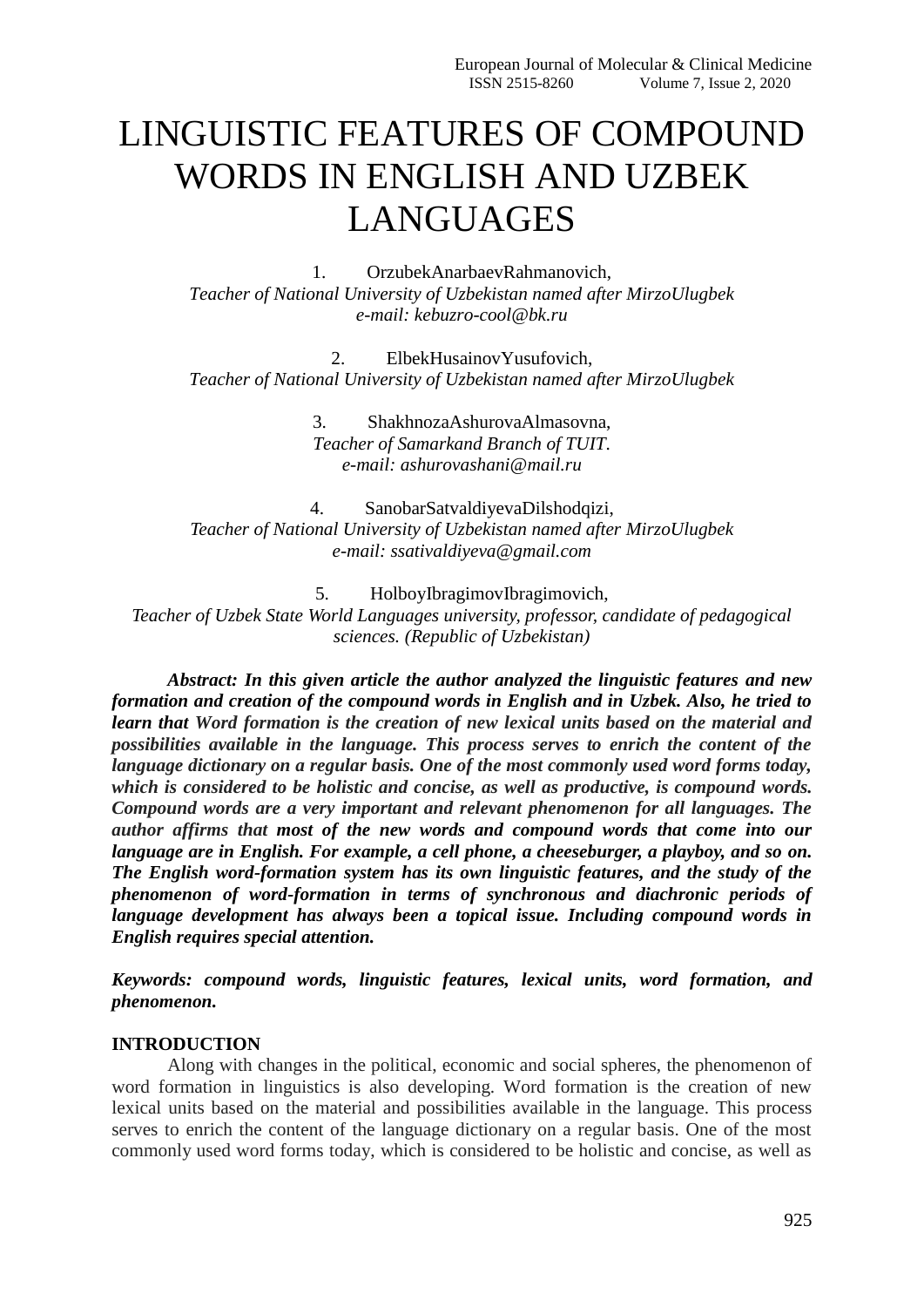productive, is compound words. Compound words are a very important and relevant phenomenon for all languages.

Nowadays, science and technology are rapidly evolving and we have to use compound words to learn new words that come in from different languages, whether we like it or not. For example, a plastic card, a Wi-Fi router, and so on. The compound word phenomenon E. A. By Vasilevskaya's definition, language is the sharpest means of shaping vocabulary content and grammatical structure.

In modern Uzbek, compound words are also widely used: in literary, scientific, philosophical, technical and agricultural works, in the media, as well as in live communication.

#### **Main part.**

The use of such compound words alone is not enough, and problems arise in understanding and translating them correctly.

Most of the new words and compound words that come into our language are in English. For example, *a cell phone,a cheeseburger*, *a playboy*, and so on. The English wordformation system has its own linguistic features, and the study of the phenomenon of wordformation in terms of synchronous and diachronic periods of language development has always been a topical issue. Including compound words in English requires special attention. Because understanding them correctly and being able to translate and apply them is causing a lot of controversy.

If we look closely at the Uzbek language, most of the new words have entered and are enriching our language from the English compound words with the demands of the times. Some of these common words are accepted without change: *playstation 3, 4 - playstation 3, 4* (the name of the type of game device that is connected to the TV and controlled using special control buttons) or *facebook - facebook* (one of the names of social sites); part of it is formed by the combination of Uzbek words. For example: *ярим финал* (semi-final), *фото мухбир* (photo reporter), etc*.* For a correct understanding of these phenomena, it is necessary to find answers to such questions as a compound word and what is its nature, what are the features of compound words in the English language.Therefore, in order to understand such compound words correctly, a deeper study of the peculiarities of Uzbek and English compound words is becoming a requirement of the time.

The phenomenon of compound word formation is part of morphology and deals with word formation. It is a powerful way to enrich vocabulary on a linguistic scale, to make effective use of existing lexical units, and to make meaning more concise.

The status of compound words in English and Uzbek as a linguistic unit, the question of their formation is given a general description byH. Marchand, L. Bauer, G. Kanon, E. Benenist, I. Plag and A. Gulyamov.Compound words as an object of research were studied separately by A. Khodjiev, B. Madaliev, I. Ibrahimhodjaev, N. Mamatov, О. D. Meshkov, E. E. Dyujikova, N. V. Arjatseva, K. Tuxtaev, N. A. Shtok, I. Touxtasinov, A. Yu. Fedenko and A. Yuldashev.

The definition of "compound word" is defined in the modern literature as follows: "Words formed by the combination of two or more stems are called *compound words.*"

Composition (the phenomenon of compound word formation), the resulting compound words have been interpreted differently by linguists over the years, and the general theoretical foundations between them are shared.

A.I. Smirnitsky (1956) considers compound words as a single unit of form and describes them as a linguistic unit that cannot be divided into parts, no element can be added between its components, and the position cannot be changed. A similar definition is given in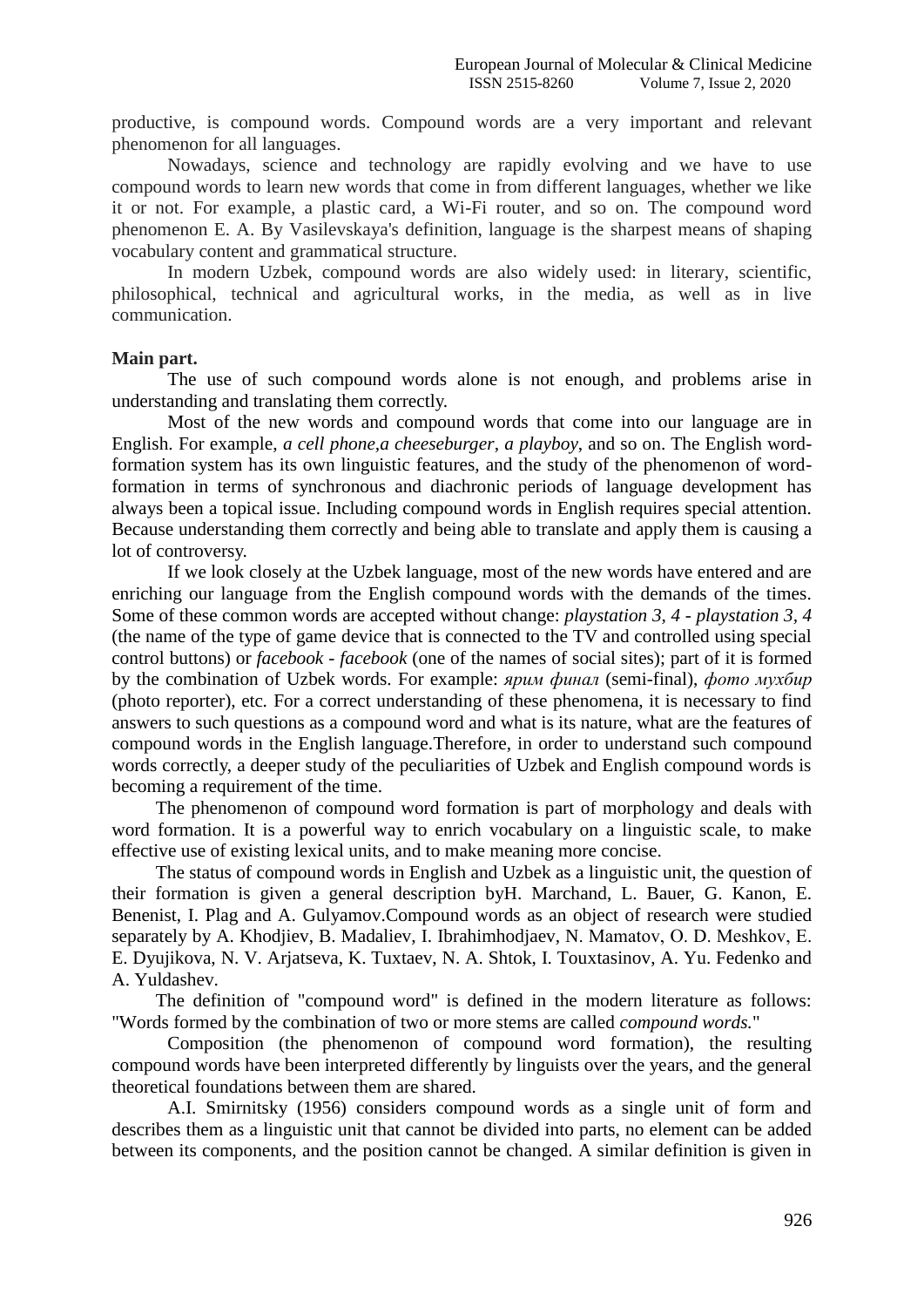O.S. Akhmanova's "Dictionary of Linguistic Terms". Views on the form integrity of compound words are also stated by O.D. Meshkov (1985).

The compound word as R.B.Liz (1960) and H.Marchand (1965) derives from the following syntactic structure and represents one of eight types of grammatical connections (Liz, 1960, pp. 125-168):

*Vocabulary*  $\rightarrow$  *compound word*: eight grammatical connections:

a. Subject-Predicate: "the plane is a fighter" → *fighter plane* (*жангари самалёт*)

b. Subject-Middle Object: "the bone has marrow" → *marrow bone* (*иликли суяк*)

c. Subject-Verb: "the bird wades" → *wading bird(қийналиб юрувчи қуш)*

d. Subject-Object: "dog which is the police use" or "dog which serves the police"  $\rightarrow$ *police dog* (*ички ишлари ити*)

f. Verb-Object*: "(John) pushes the button" → pushbutton (кнопка)*

g.Subject-Prepositional Object*: "the cream is for coffee" → coffee cream (кофе қаймоқ)*

*c.* Verb-Prepositional Object: "(*John*) grinds knives on the stone"  $\rightarrow$  grindstone *(қайроқтош)*

*d.* Object-Prepositional Object*: "we teach the grammar in school" → school grammar (мактаб грамматикаси).*

H. Marchand (1965) believes that compound words are formed on the basis of syntactic formation by combining linguistic units on the basis of the **determinative+ definite** relation. In his view, the morphological combination of two or more words can be called a compound word.

W. Adams (1973) defines a compound word as the result of a combination of two free forms or words that exist independently. For example, *frostbite, tape-measure, grass-green*. Although these elements consist of two elements, they have the defining properties of a single word: their components are inseparable from other words, and their order is strict.

According to P.H. Matthews (1974: 82), the formation of a compound word is the formation of a compound lexeme from two or more simple lexemes.

S. Ulman (1972: 81) says that each compound word contains words that are free and vague in meaning and have no connection in terms of sound and meaning, while others consist of words that are at least somewhat motivated or understandable.

R.S. Ginzburg et al. (1979) consider compound word formation or composition to be one of the most effective forms of word formation in modern English.

As with all other methods of word formation, analyzing the specific features of the composition, such as the means used, the nature and distribution of the bases, the scope, the scope of semantic classes, and the factors that increase productivity, "compound words consist of two direct components. Compound words are integral word units. They depend on the foundations that reflect the relationship between the formal and semantic substantiation units and the semantic relationship between them."

L. Bauer (1983) shows two features of compound words in English:

1) the majority of compound words in English are made according to the **N+N** model;

2) there are different semantic and syntactic relations between the components of the compound word and study them in 4 structurally-functional groups. The first group includes endocentric joint horses. The second component of such compound word components is grammatically and semantically superior, while the first component serves as a determiner. For example: beehive - *асалари уяси*, armchair -*кресло*.

The second group includes exocentric compound nouns (or uses the Sanskrit term "*bahuvrih*i" for them). In such compound nouns the grammatical and semantic superiority is not clearly expressed, in which the components acquire a metaphorical or metonymic character. For example: *skinheads - тақирбошлар*.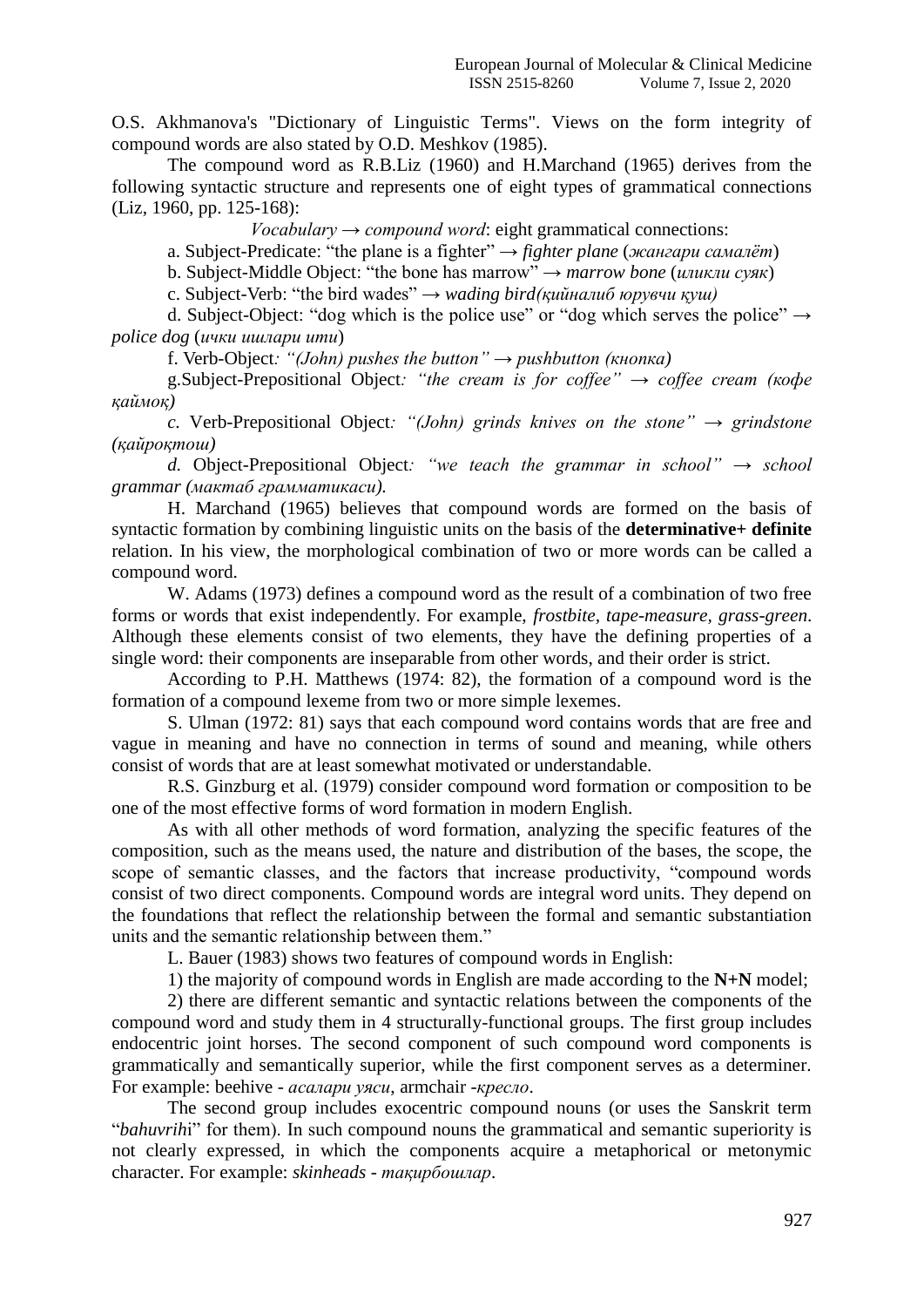In the third group, the components of the compound word are treated in the same way as the sentence(s). For example: *maidservant* -*хизматкор аёл, чури*.

In the fourth group, the scientist enters compound wordsthat it is not clear which component is grammatically or semantically dominant. Such compound nouns are referred to as "*dvandva*" in the compound compound word or Sanskrit term. For example: *poettranslator* -*шоир-таржимон*.

O.D. Meshkov (1985) describes compound words in English as follows: it is formed by the union of two or more bases, and it manifests itself in speech as an indivisible lexical unit". He divides compound words into the following two groups according to the sign of motivation:

1) *Structurally motivated compound words* - derive from the sum of the meanings of the components of the common meaning.

2) *Structurally unmotivated compound words* - do not arise from the sum of the meanings of the components of the common meaning.

According to I.V. Arnold (1986), "Compound words are words consisting of at least two bases that occur in language as free forms. The fact that the direct components of a compound word have integrity and structural unity ensures that they serve as a separate lexical unit in the sentence. He considers the problem of defining this type of word to be the connection, transparency, or idiomatic meanings between the components.Along with the naming of the types of compound words given in the "English Lexicology," he distinguishes them into **asyntactic** and **syntactic**, **endocentric**, and **exocentric** types. I.V. Arnold (1986) cites in describing the different criteria of compound words Yu. Nide, L. Blumfield, G. Paul, R. Querk, B. Blok, D. Trager, G. Marchand, A.I. Smirnitsky's views and uses them effectively.

As S. Greenbaum (1996: 461) points out, a compound word (addition or composition) is one of the four basic methods of word formation in modern English - prefixation, suffixation, and conversion, formed by combining two or more bases.When we say reason, S. Greenbaum (1996) understands the word motivating (doubt for doubt, doubted for doubt, undoubtedly for doubt). The researcher says that compound words occur in all word categories, but among newcomers, nouns and adjectives predominate. Some compound nouns have a repetitive feature - both parts are the same or cause the two parts to be slightly different: *clever-clever* (ақлли), *teeny-weeny* (миттигина). Newly formed words in English are mainly words belonging to the adjective and noun phrases. Historically, compound words have come mainly from noun phrases. They can be passed on in the conversion method, through the transfer of meaning from one word group to another.For example, *blackmail, cold-shoulder, daydream*. Or through back-formation, i.e. the method of dropping suffixes in a word. For example, *babysitting* (from babysitting or babysitter), *double-park* (from double parking), *shoplift* (from shoplifting).

The most common type among compound horses, i.e. the second (or last) component, refers to the class of the word: travel guide is the type of travel guide, pop group is the type of group. Other joint horses do not have such a ratio, or at least may be hidden: a white lady is not a face, a hotdog does not mean a dog. S. Greenbaum (1996) believes that the relationship between the components of a compound word can be described using grammatical terminology. Indicates that the following typical models of compound words are formed:

**Subject + predicate:** bee sting ('bee stings') **Predicate** + subject: answerphone ('phone answers') **Predicate + object:** chewing gum ('chews gum') **Object + predicate**: air-conditioner ('conditions air') **Subject + object**: cable car ('the cable operates the car') **Object + subject**: honey-bee ('bee produces honey')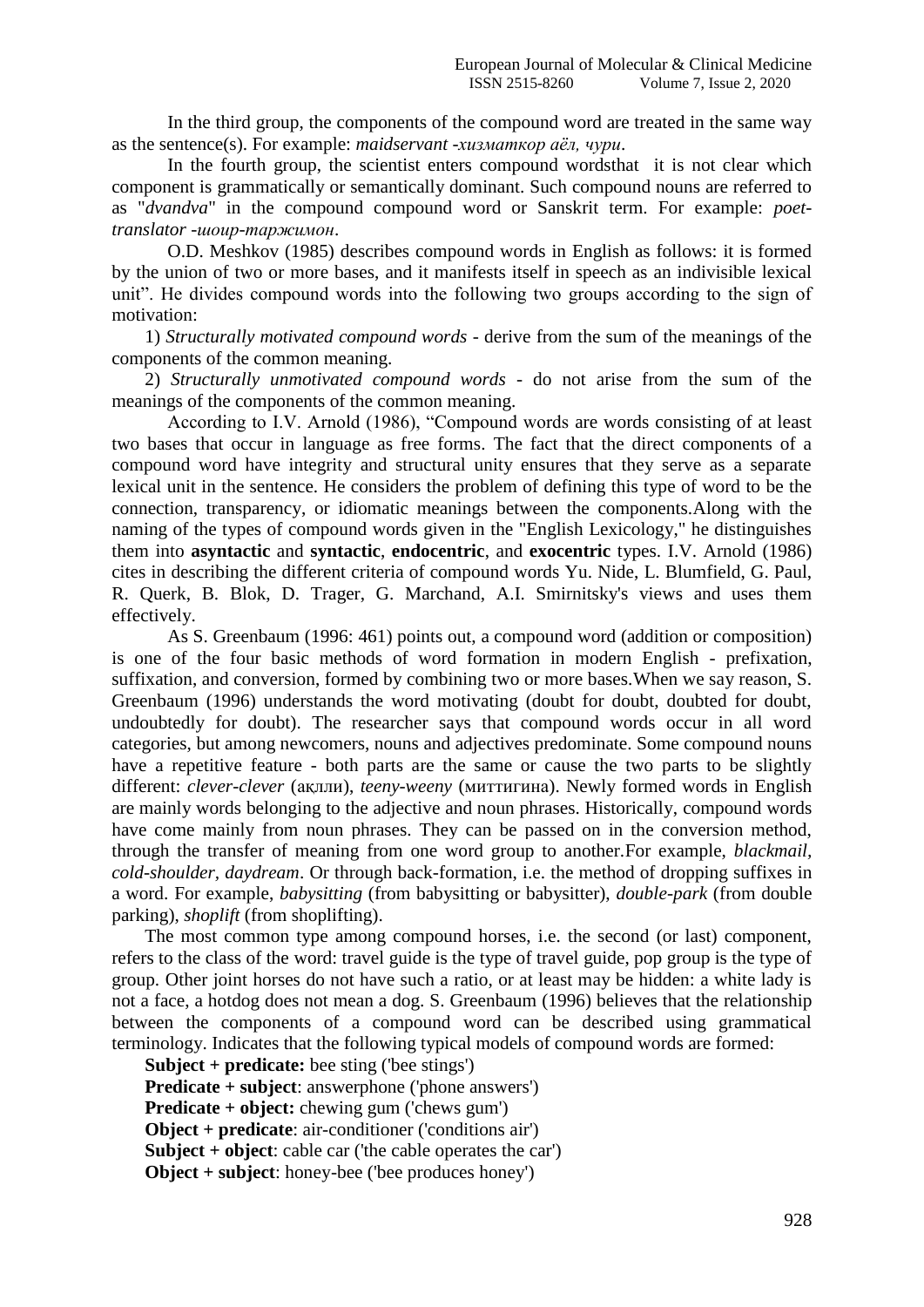**Predicate + tool:** hearing aid ('hears with aid')

**Tool + predicate**: gunfight ('fights with a gun')

**Predicate + place**: dance hall ('dances in a hall')

**Place + predicate**: boat ride ('rides on boat')

**Predicate** + **time**: closing time ('closes at that time')

**Time + predicate**: daydreaming ('dreams during day').

In some compound nouns consisting of two nouns or adjectives and nouns, the "subject + predicate" relation can be expressed using the verb to be connected:

adjective + noun: passive smoking (the smoking is passive ')

Noun  $+$  noun

'A fromB': *booster shot* ('the shot is a booster')

'B like A': *magnet school* (the school is like a magnet ')

'A for B': *ashtray* ('the tray is for ash)

'B part of A':*door handle* ('the handle of a door').

A type of compound noun, which is the first component of a noun or adjective, depends entirely on the compound word:

*loudmouth* ('person who has a loud mouth')

*paperback* ('book that has a paper cover').

S. Greenbaum (1996) describes the semantic connection between the components of compound adjectives as follows:

**subject + predicate:** *English-speaking* ('speaks English')

**place/time/reason + predicate:** *far-reaching* ('reaches far')

Noun  $+$  adjective

**'A isB':** *footsore* ('the foot is score')

**'AasB':** *dirt-cheap* ('as cheap as dirt')

**'A comes from B':** *camera-shy* ('shy in respect of cameras')

**'A and B':** *bitter-sweet*

In his book of lexicology, G.B. Antrushina et al (1999: 104-113) give three different views, each of which is divided into different types of composition, which is noteworthy.

In the history of Uzbek linguistics, language phenomena have been interpreted mainly on the basis of the ideas of other languages, including the doctrines of Russian linguistics, on the principles of ready-made word forms. Under the influence of Russian linguistics and related literature, word formation in Uzbek linguistics has also been separated from morphology. However, it was only taking into account the fact that forming words is a different phenomenon in comparison with word formation. Each of them, including wordformation, did not work on the basis that they formed a separate system, and it was natural. Because in Uzbek linguistics, even the basic concepts of word formation, their essence, process of word formation and related events were not covered properly.

For over the last years the Uzbek language has developed comprehensively and in all its spheres significant changes have occurred in accordance with the requirements of the time. The demand for covering changes in this process has always been in the development of Uzbek linguistics. Scientific and theoretical work on all areas of Uzbek linguistics has been done, especially the development of the Uzbek language during this period and the coverage of the special laws on language that have been in force in progress. Particular attention was paid to the development of the national language after gaining independence, and some measures were taken to achieve it.

## **I. METHODS AND RESULTS.**

The first is structural in appearance, which itself is divided into neutral, morphological, and syntactic types. The first type of compound words in the neutral form consists of two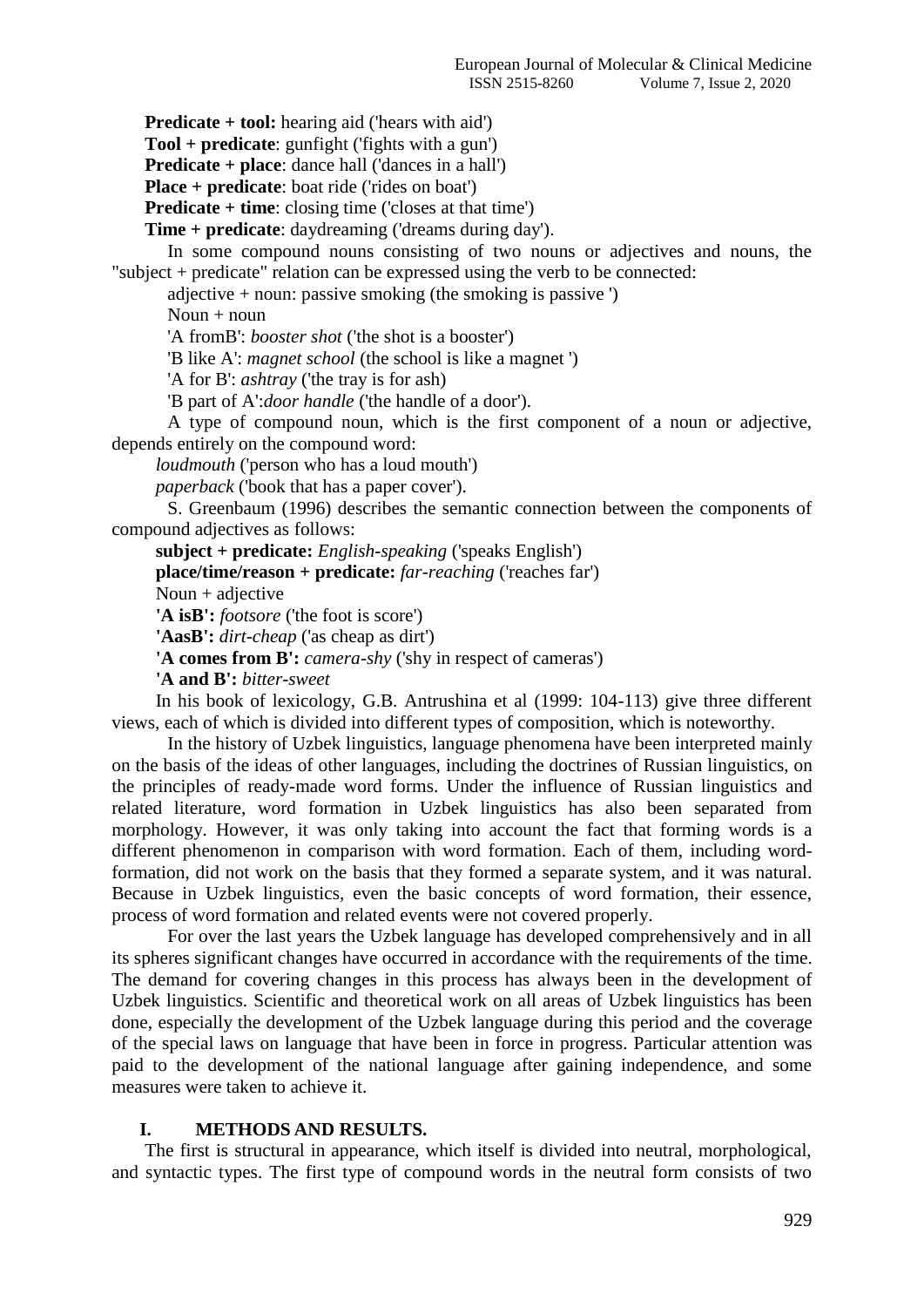stems joined together without any connecting elements (tallboy, blackbird). The second includes derivative conjunctions that contain affixes in their composition. For example, Blueeyed, lady-killer, broad-shouldered, music-lover, teenager, babysitter. The third type of neutral compound word includes abbreviated compound words. In this case, one of the elements, mainly the first, is an abbreviated word. For example, *TV-set (-program, -show, channel, etc.), Gman (Civil Servant "FBI agent"), H-bag (bag), T-shirt.*

The second, semantic type of compound words is divided into three groups:

1) common words that can be understood from the combination of elements of meaning - *classroom, bedroom, working-man, dining-room, sleeping-car, reading-room, dancing hall*.

2) compound words in which one or two elements change their meaning - *blackboard, blackbird, football, lady-killer, good-for-nothing, lazybones*.

3) Conjunctions that completely change the meaning of parts of speech - *ladybird* is not a bird, not an insect, *tallboy* is not a child, but if a piece of furniture changes, *bluestocking* means a person, *bluebottle* means both a flower and an insect, never a glass container.

The third and final type is theoretical, and this criterion distinguishes compound words from word combinations. For example, if *a tall boy* is a compound phrase, a *tallboy* is a compound word derived from it. They also differ in meaning:

- **a tall rich** 1. young male person, 2. gives great meanings in size,

- The word tallboy has only one meaning, which is the type of furniture.

For Andrew Karsters-McCarthy (2002: 59) compound words are words formed by combining roots, and a very small category of phrase words, i.e., elements that have the internal structure of phrases but are used syntactically as words. Some types of compound words are more common than others.There are also writing styles in the use of compound words, which are common, for example, especially in newspaper headlines.

According to G. Libben et al. (2003), compound words in English represent a sequence of compound words that are absolutely incomprehensible in meaning from compound words that are absolutely comprehensible in terms of absolute meaning:

a. Both elements were understandable; for example, one of the '*cheekbone*' bone types.

b. The main (main) word of compound words is understandable, but the second element is incomprehensible; for example, '*strawberry*' is a type of fruit but has nothing to do with the word straw.

d. The main (main) word of compound words is incomprehensible, but the second element is intelligible; for example, 'jailbird' (prisoner) is related to the word jail (prison) but has nothing to do with the word bird.

f. The meaning of any element was not clear; for example, '*honeymoon*' - none of the elements contributed to the meaning of the whole word.

Yu.V.Shnip analyzed 29 English neologisms from 2016–2017 that reflect the universal concept of time, proving that word addition (compound word formation) and blending are key processes of word formation for neologisms. We can see this in the following diagram: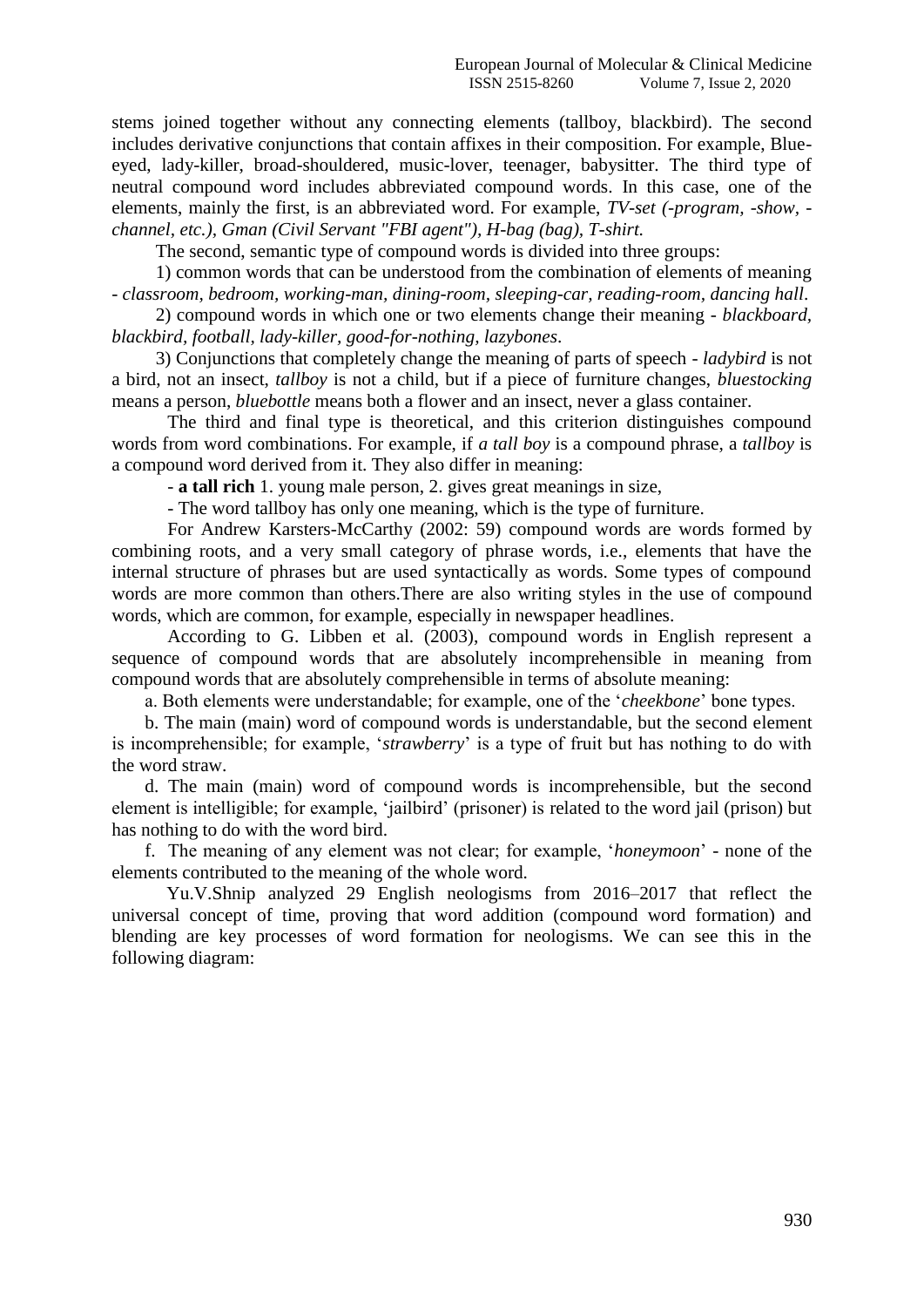## 1-diagram.



A.Yu. Snisar (2018) in his PhD dissertation entitled as "Specifics of American Media New Lexicon in the 21st Century" studied nelogisms in detail and showed how to add words together and abbreviate them in the most effective nelogism modeling models. He named the process of word formation in 4 different ways: affixless (compound word), affixed, mixed, and abbreviated. Of the 1709 neologisms that appeared in the American media, 38% were without affixes (compound words), 17% were affixed, 21% were mixed, and 24% were abbreviated.

Talking for neologisms,it can be said that John Milton was the greatest of the English word creators. According to Gavin Alexander, an English lecturer at the University of Cambridge, who organized his 400<sup>th</sup> anniversary celebrations, "Milton added 630 words to English, making him the country's greatest neologist. Ben Johnson with 558, John Donnie with 342 and William Shakespeare. 229 words left behind"<sup>1</sup>.

## **IV. CONCLUSION.**

**.** 

In short, word formation or forming new words methods in the modern Uzbek language has been studied for a long time ago and acknowledged differently. If you look closely, composition or compounding (two or more words) in the Uzbek language is used in almost all literature and has been studied as a phenomenon. Nevertheless, some linguists completely deny this fact on the basis of certain evidence. Over time, attitudes towards this language phenomenon may also change. In our opinion, there are different ways of forming words, including composition, in the same way as the other languages.

## **REFERENCES:**

- [1] Arnold I.V. The English word,  $-1986. 384$  p.
- [2] AtajonovaA. Modern Uzbek Literary Language (A Methodical Handbook for Academic Lyceum Students) - Tashkent: Bayoz, 2017. 178 pages.
- [3] Bobojonov G., RajapovaK. Uzbek (basic knowledge) Nukus. 2017.
- [4] Bodle A. How new words are born [Electronic resource]. 2016. –Retrieved from:https://www.theguardian.com/media/mind-yourlanguage/2016/feb/04/englishneologisms-new-words

<sup>&</sup>lt;sup>1</sup>Crace, J. John Milton - our greatest word-maker[online].